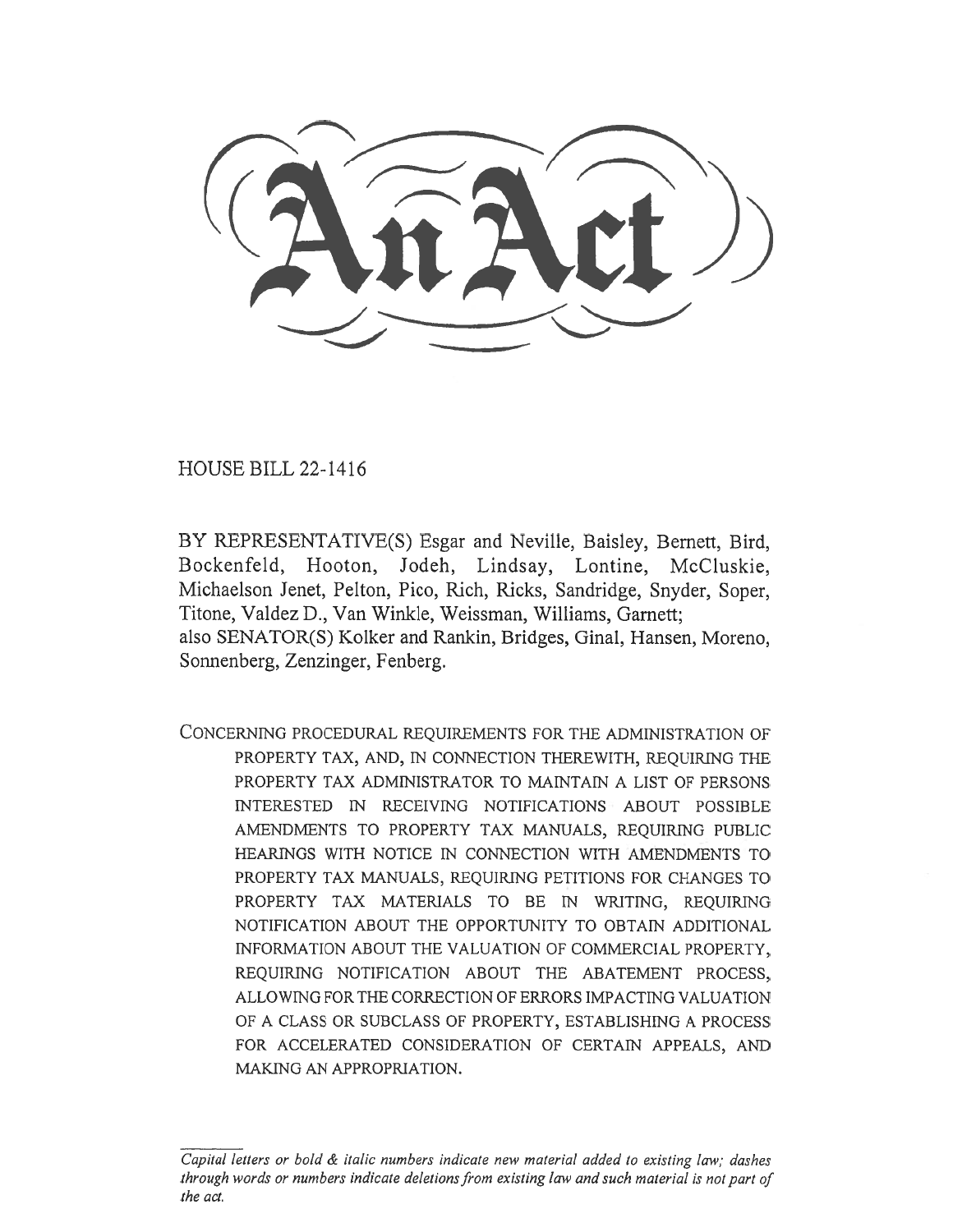Be it enacted by the General Assembly of the State of Colorado:

SECTION 1. In Colorado Revised Statutes, 39-2-109, amend (1)(e) and  $(1)(k)$ ; and **add**  $(2)$  as follows:

39-2-109. Duties, powers, and authority - definition. (1) It is the duty of the property tax administrator, and the administrator shall have and exercise authority:

(e) To prepare and publish from time to time manuals, appraisal procedures, and instructions, after consultation with the advisory committee to the property tax administrator and the approval of the state board of equalization, concerning methods of appraising and valuing land, improvements, personal property, and mobile homes, and to require their utilization by assessors in valuing and assessing taxable property. Said manuals, appraisal procedures, and instructions shall be based upon the three approaches to appraisal and the procedures set forth in section 39-1-103 (5)(a). Such manuals, appraisal procedures, and instructions shall be subject to legislative review, the same as rules, and regulations, pursuant to section 24-4-103  $(8)(d)$ . C.R.S. BEGINNING JANUARY 1, 2023, THE ADMINISTRATOR SHALL COMPLY WITH SUBSECTION (2) OF THIS SECTION WHEN MODIFYING THE MANUALS, APPRAISAL PROCEDURES, AND INSTRUCTIONS.

(k) To prepare and publish guidelines, after consultation with the advisory committee to the property tax administrator and approval of the state board of equalization, concerning the audit and compliance review of oil and gas leasehold properties for property tax purposes, which shall be utilized by assessors, treasurers, and their agents. Such guidelines shall be subject to legislative review, the same as rules, and regulations, pursuant to section 24-4-103 (8)(d).  $C.R.S.$  BEGINNING JANUARY 1, 2023, THE ADMINISTRATOR SHALL COMPLY WITH SUBSECTION (2) OF THIS SECTION WHEN MODIFYING THE GUIDELINES.

(2) (a) AS USED IN THIS SUBSECTION (2), "PROPERTY TAX MATERIALS" MEANS THE MANUALS, APPRAISAL PROCEDURES, INSTRUCTIONS, AND GUIDELINES THAT THE ADMINISTRATOR PREPARES AND PUBLISHES UNDER THE AUTHORITY CONFERRED BY SUBSECTIONS  $(1)(e)$  AND  $(1)(k)$  OF THIS SECTION.

#### PAGE 2-HOUSE BILL 22-1416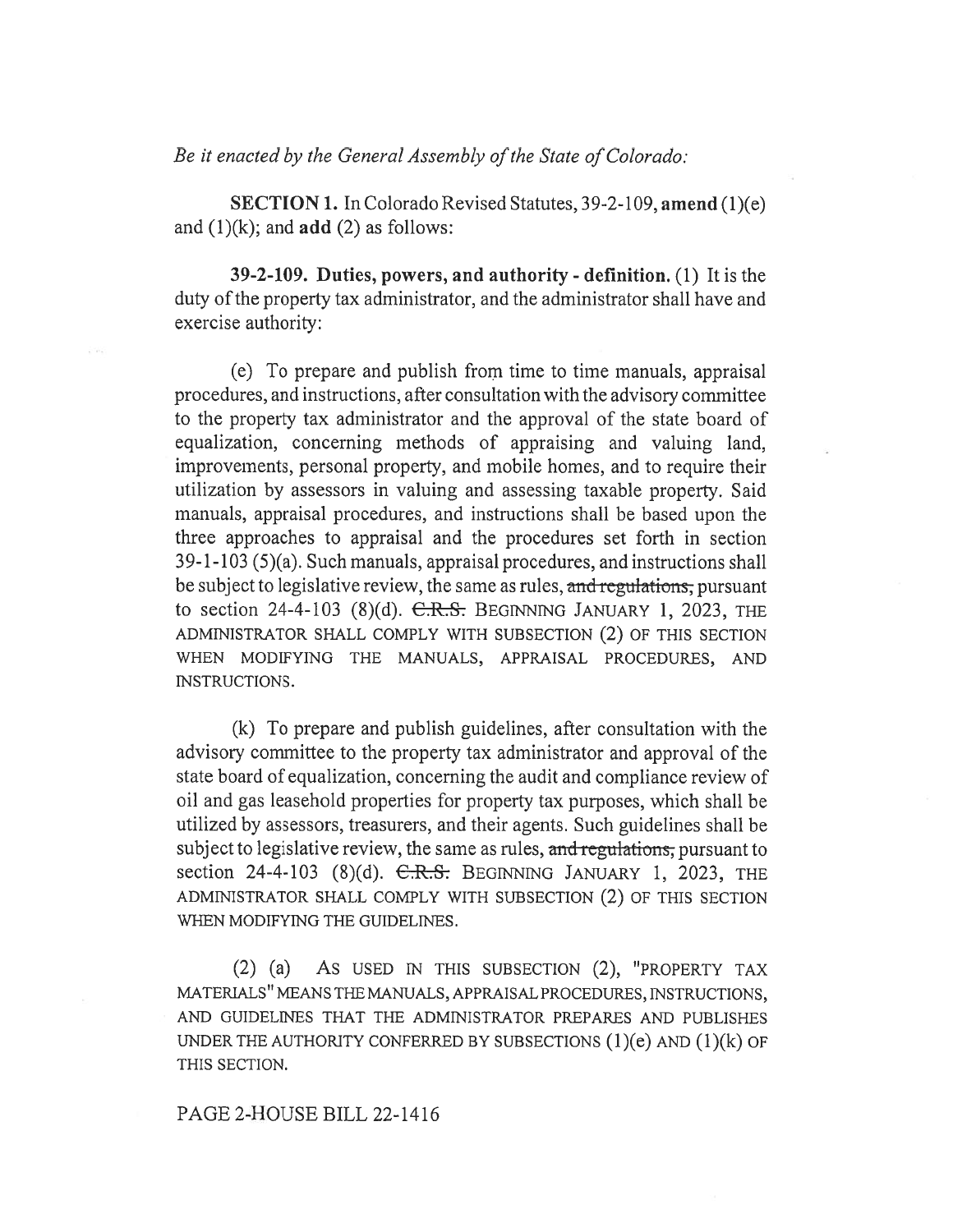(b) PRIOR TO PROPOSING ANY CHANGES TO THE PROPERTY TAX MATERIALS, THE ADMINISTRATOR SHALL CONDUCT A PUBLIC HEARING DESCRIBED IN SUBSECTION (2)(d) OF THIS SECTION. No LESS THAN TWO WEEKS PRIOR TO THE HEARING, THE ADMINISTRATOR SHALL PUBLISH NOTICE OF THE PROPOSED CHANGES TO THE PROPERTY TAX MATERIALS. THE ADMINISTRATOR MUST INCLUDE IN THE NOTICE:

(I) THE DATE, TIME, AND PLACE OF THE HEARING; AND

(II) EITHER THE TERMS OR SUBSTANCE OF THE PROPOSED CHANGE OR A DESCRIPTION OF THE SUBJECTS AND ISSUES INVOLVED.

(c) THE ADMINISTRATOR SHALL MAINTAIN A LIST OF ALL PERSONS WHO REQUEST NOTIFICATION OF PROPOSED CHANGES TO THE PROPERTY TAX MATERIALS. ON OR BEFORE THE DATE OF THE PUBLICATION OF NOTICE REQUIRED BY SUBSECTION (2)(b) OF THIS SECTION, THE ADMINISTRATOR SHALL PROVIDE NOTICE VIA E-MAIL OF THE PROPOSED CHANGES TO ALL PERSONS ON THE LIST. THE ADMINISTRATOR SHALL NOT CHARGE A FEE FOR SENDING THIS E-MAIL NOTICE. UPON REQUEST OF A PERSON ON THE LIST, THE ADMINISTRATOR MAY MAIL THE NOTICE TO THE PERSON. ANY PERSON ON THE LIST WHO REQUESTS TO RECEIVE A COPY OF THE PROPOSED CHANGES BY MAIL MUST PAY A FEE TO THE ADMINISTRATOR THAT IS SET BASED UPON THE ADMINISTRATOR'S ACTUAL COST OF COPYING AND MAILING THE PROPOSED CHANGES TO THE PERSON. ALL FEES COLLECTED BY THE ADMINISTRATOR ARE CONTINUOUSLY APPROPRIATED TO THE ADMINISTRATOR SOLELY FOR THE PURPOSE OF DEFRAYING THE COST OF THE NOTICE.

(d) AT THE PLACE AND TIME STATED IN THE NOTICE, THE ADMINISTRATOR SHALL HOLD A PUBLIC HEARING AT WHICH THE ADMINISTRATOR SHALL AFFORD INTERESTED PERSONS AN OPPORTUNITY TO SUBMIT WRITTEN DATA, VIEWS, OR ARGUMENTS AND TO PRESENT THE SAME ORALLY UNLESS THE ADMINISTRATOR DEEMS IT UNNECESSARY. THE ADMINISTRATOR SHALL CONSIDER ALL SUBMISSIONS WHEN FINALIZING A PROPOSED CHANGE TO THE PROPERTY TAX MATERIALS THAT THE ADMINISTRATOR SUBMITS TO THE ADVISORY COMMITTEE TO THE PROPERTY TAX ADMINISTRATOR FOR THE ADVISORY COMMITTEE'S REVIEW IN ACCORDANCE WITH SECTION 39-2-131 (1).

(e) THE ADMINISTRATOR SHALL ADOPT PROPOSED CHANGES TO THE PROPERTY TAX MATERIALS CONSISTENT WITH THE SUBJECT MATTER AS SET

## PAGE 3-HOUSE BILL 22-1416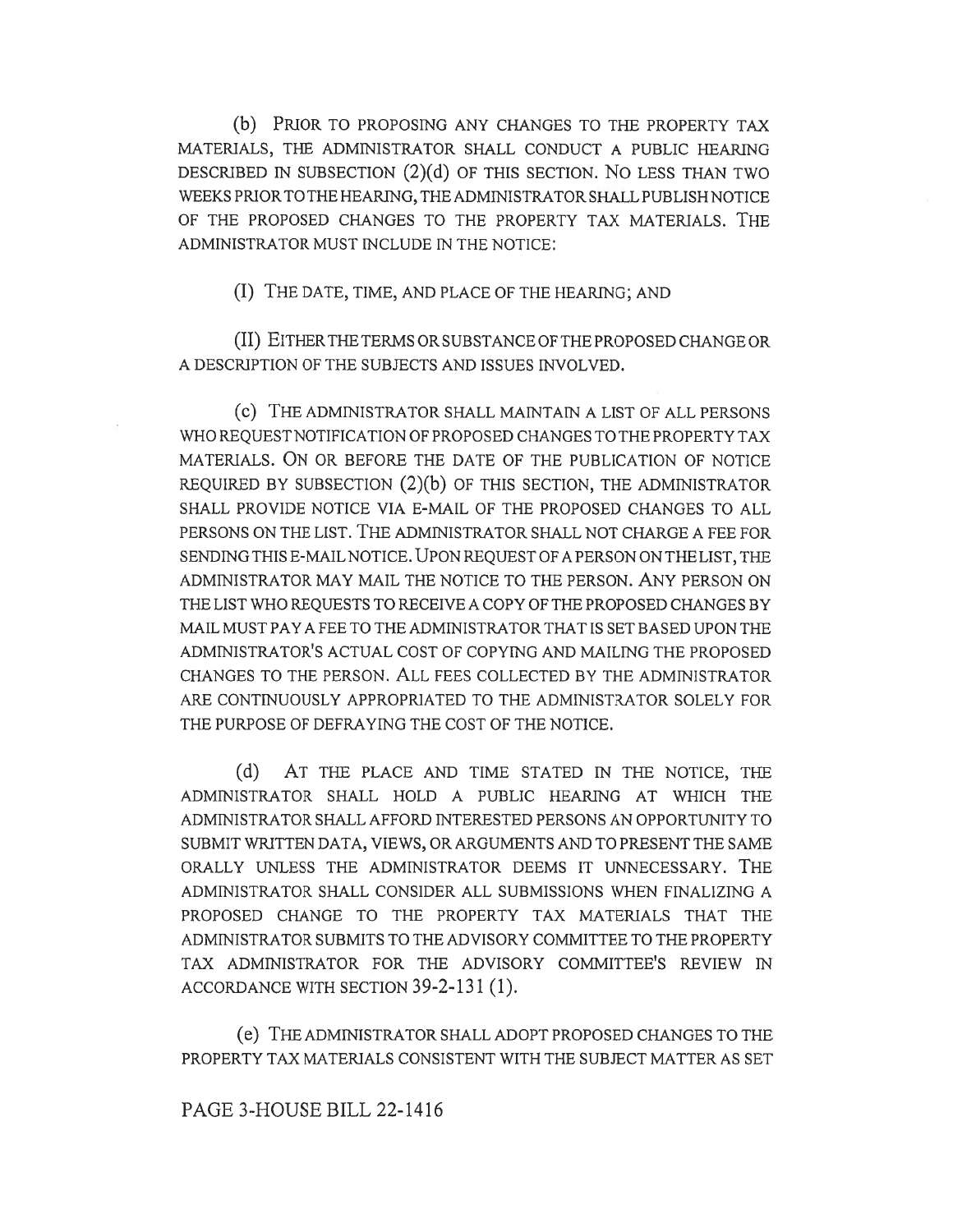FORTH IN THE NOTICE REQUIRED BY SUBSECTION (2)(b) OF THIS SECTION PRIOR TO CONSIDERATION BY THE ADVISORY COMMITTEE TO THE PROPERTY TAX ADMINISTRATOR.

(f) ANY INTERESTED PERSON SHALL HAVE THE RIGHT TO PETITION THE ADMINISTRATOR IN WRITING FOR THE ISSUANCE, AMENDMENT, OR REPEAL OF ANY PROPERTY TAX MATERIALS. THE PETITION IS OPEN TO PUBLIC INSPECTION. THE ADMINISTRATOR IS NOT REQUIRED TO TAKE ANY ACTION BASED ON A PETITION, BUT WHEN THE ADMINISTRATOR PROPOSES A CHANGE TO THE PROPERTY TAX MATERIALS, THE ADMINISTRATOR SHALL CONSIDER ALL RELATED WRITTEN PETITIONS.

SECTION 2. In Colorado Revised Statutes, 39-2-131, add (3) as follows:

39-2-131. Function of the committee - notice of proposed changes - property tax materials - definition. (3) (a) AT LEAST TWO WEEKS PRIOR TO THE ADVISORY COMMITTEE TO THE PROPERTY TAX ADMINISTRATOR REVIEWING A PROPOSED CHANGE TO THE PROPERTY TAX MATERIALS IN ACCORDANCE WITH SUBSECTION (1)(a) OF THIS SECTION, THE PROPERTY TAX ADMINISTRATOR SHALL PUBLISH NOTICE THAT INCLUDES:

(I) THE DATE, TIME, AND PLACE OF THE HEARING; AND

(II) THE PROPOSED CHANGES TO THE PROPERTY TAX MATERIALS.

(b) AS USED IN THIS SUBSECTION (3), "PROPERTY TAX MATERIALS" HAS THE SAME MEANING AS SET FORTH IN SECTION 39-2-109 (2)(a).

SECTION 3. In Colorado Revised Statutes, 39-5-121, amend  $(1)(a)(I)$ ; and **add**  $(4)$  as follows:

39-5-121. Notice of valuation - legislative declaration - repeal. (1) (a) (I) No later than May 1 in each year, the assessor shall mail to each person who owns land or improvements a notice setting forth the valuation of such land or improvements. For agricultural property, the notice must separately state the actual value of such land or improvements in the previous year, the actual value in the current year, and the amount of any adjustment in actual value. For all other property, the notice must state the total actual value of such land and improvements together in the previous

PAGE 4-HOUSE BILL 22-1416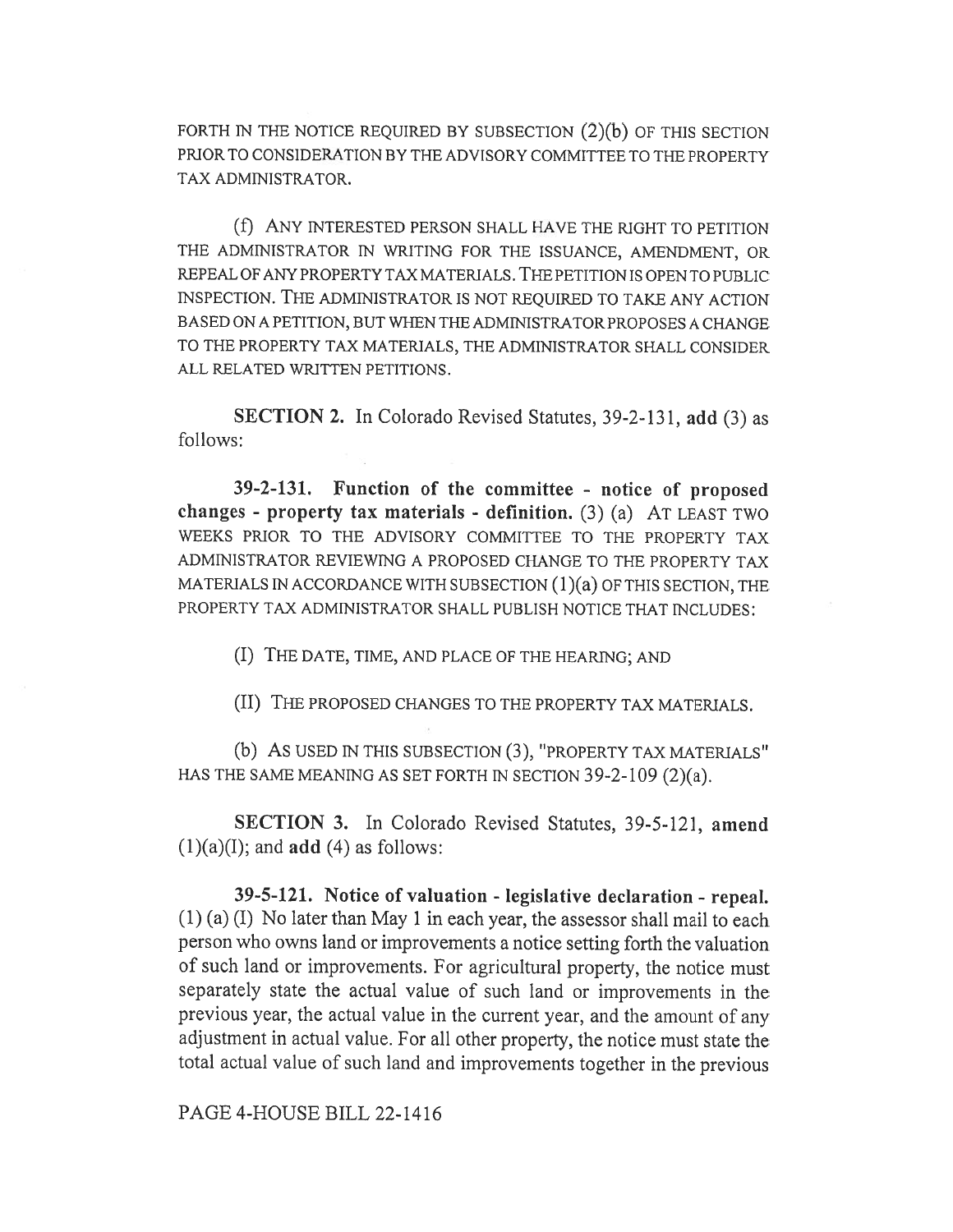year, the total actual value in the current year, and the amount of any adjustment in total actual value. The notice must not state the valuation for assessment of such land or improvements or combination of land and improvements. Based upon the classification of such taxable property, the notice must also set forth the appropriate ratio of valuation for assessment to be applied to said actual value prior to the calculation of property taxes for the current year and that any change or adjustment of the ratio of valuation for assessment must not constitute grounds for the protest or abatement of taxes. With the approval of the board of county commissioners, The assessor may SHALL include in the notice an estimate of the taxes, OR AN ESTIMATED RANGE OF THE TAXES, owed for the current property tax year. If such estimate is included, The notice must clearly state that the tax amount is merely an estimate based upon the best available information. The notice must state, in bold-faced type, that the taxpayer has the right to protest any adjustment in valuation but not the estimate of taxes if such an estimate is included in the notice, the classification of the property that determines the assessment percentage to be applied, and the dates and places at which the assessor will hear such protest. The notice must also set forth the following: That, to preserve the taxpayer's right to protest, the taxpayer shall notify the assessor either in writing or in person of the taxpayer's objection and protest; that such notice must be delivered, postmarked, or given in person no later than June 1 JUNE 8; and that, after such date, the taxpayer's right to object and protest the adjustment in valuation is lost. The notice must be mailed together with a form that, if completed by the taxpayer, allows the taxpayer to explain the basis for the taxpayer's valuation of the property. Such form may be completed by the taxpayer to initiate an appeal of the assessor's valuation. However, in accordance with section 39-5-122 (2), completion of this form does not constitute the exclusive means of appealing the assessor's valuation. For the years that intervene between changes in the level of value, if the difference between the actual value of such land or improvements in the previous year and the actual value of such land or improvements in the intervening year as set forth in such notice constitutes an increase in actual value of more than seventy-five percent, the assessor shall mail together with the notice an explanation of the reasons for such increase in actual value.

(4) (a) ANY NOTICE OF VALUATION REQUIRED BY SUBSECTIONS (1) AND (1.5) OF THIS SECTION SENT TO THE OWNER OF ANY REAL PROPERTY MUST INCLUDE THE FOLLOWING STATEMENT: "IF A PROPERTY OWNER DOES NOT TIMELY OBJECT TO THEIR PROPERTY'S VALUATION BY JUNE 8 UNDER

## PAGE 5-HOUSE BILL 22-1416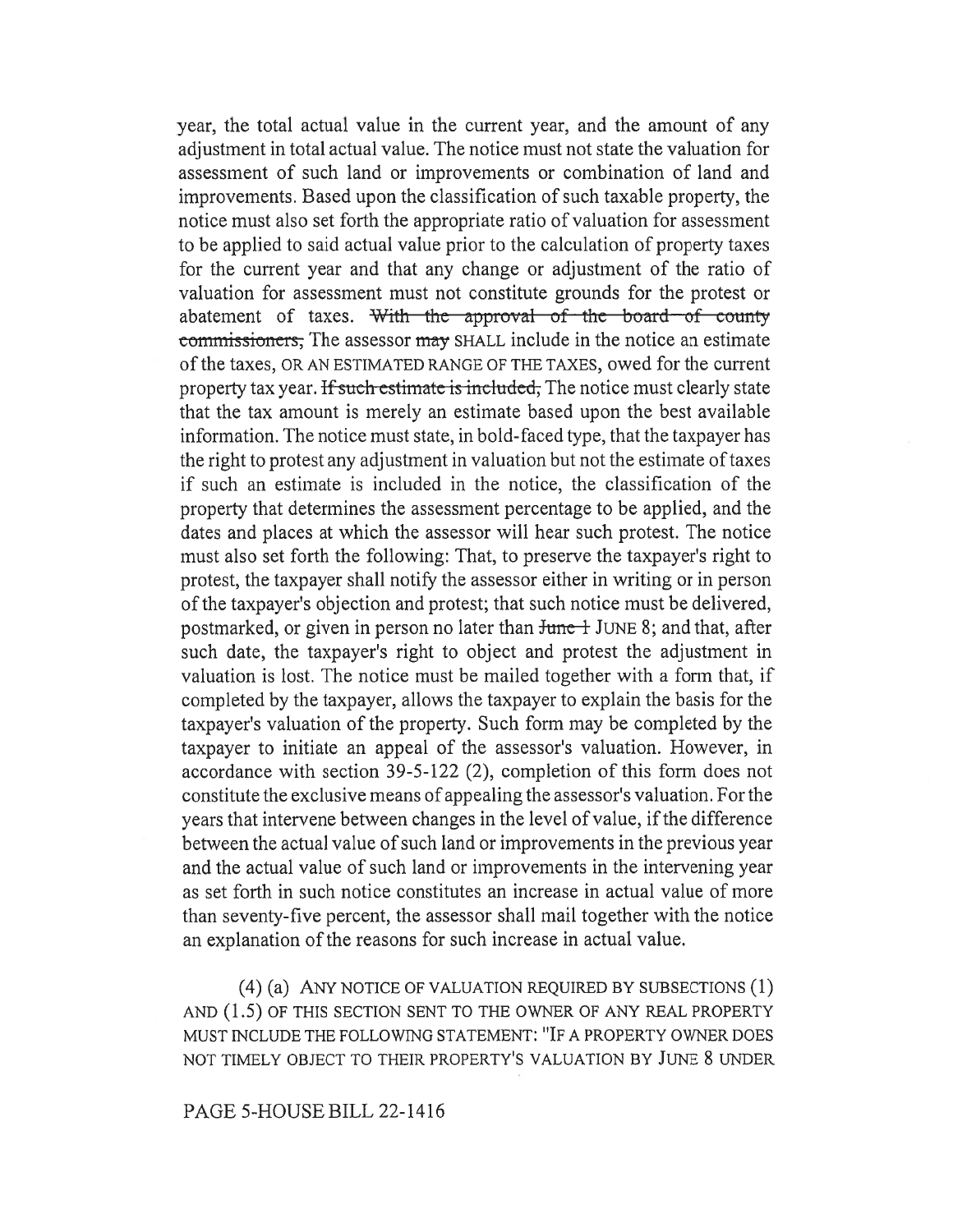SECTION 39-5-122, C.R.S., THEY MAY FILE A REQUEST FOR AN ABATEMENT UNDER SECTION 39-10-114, C.R.S., BY CONTACTING THE COUNTY ASSESSOR.".

(b) ANY NOTICE OF VALUATION REQUIRED BY SUBSECTIONS (1) AND (1.5) OF THIS SECTION SENT TO THE OWNER OF COMMERCIAL PROPERTY MUST INCLUDE CONTACT INFORMATION FOR THE RELEVANT COUNTY ASSESSOR ALONG WITH THE FOLLOWING STATEMENT: "IF YOU WOULD LIKE INFORMATION ABOUT THE APPROACH USED TO VALUE YOUR PROPERTY, PLEASE CONTACT YOUR COUNTY ASSESSOR.".

SECTION 4. In Colorado Revised Statutes, 39-5-122, amend (1)(a) and  $(2)$ ; and  $add (6)$  as follows:

39-5-122. Taxpayer's remedies to correct errors. (1) (a) On or before May 1 of each year, the assessor shall give public notice in at least one issue of a newspaper published in the assessor's county that, beginning on the first working day after notices of adjusted valuation are mailed to taxpayers, the assessor will sit to hear all objections and protests concerning valuations of taxable real property determined by the assessor for the current year; that, for a taxpayer's objection and protest to be heard, notice must be given to the assessor; and that such notice must be postmarked, delivered, or given in person by  $J$ une  $+$  JUNE 8. The notice must also state that objections and protests concerning valuations of taxable personal property determined by the assessor for the current year will be heard commencing June 15; that, for a taxpayer's objection and protest to be heard, notice must be given to the assessor; and that such notice must be postmarked or physically delivered by June 30. If there is no such newspaper, then such notice must be conspicuously posted in the offices of the assessor, the treasurer, and the county clerk and recorder and in at least two other public places in the county seat. The assessor shall send news releases containing such notice to radio stations, television stations, and newspapers of general circulation in the county.

(2) If any person is of the opinion that his or her property has been valued too high, has been twice valued, or is exempt by law from taxation or that property has been erroneously assessed to such person, he or she may appear before the assessor and object, complete the form mailed with his or her notice of valuation pursuant to section 39-5-121 (1) or (1.5), or file a written letter of objection and protest by mail with the assessor's office

#### PAGE 6-HOUSE BILL 22-1416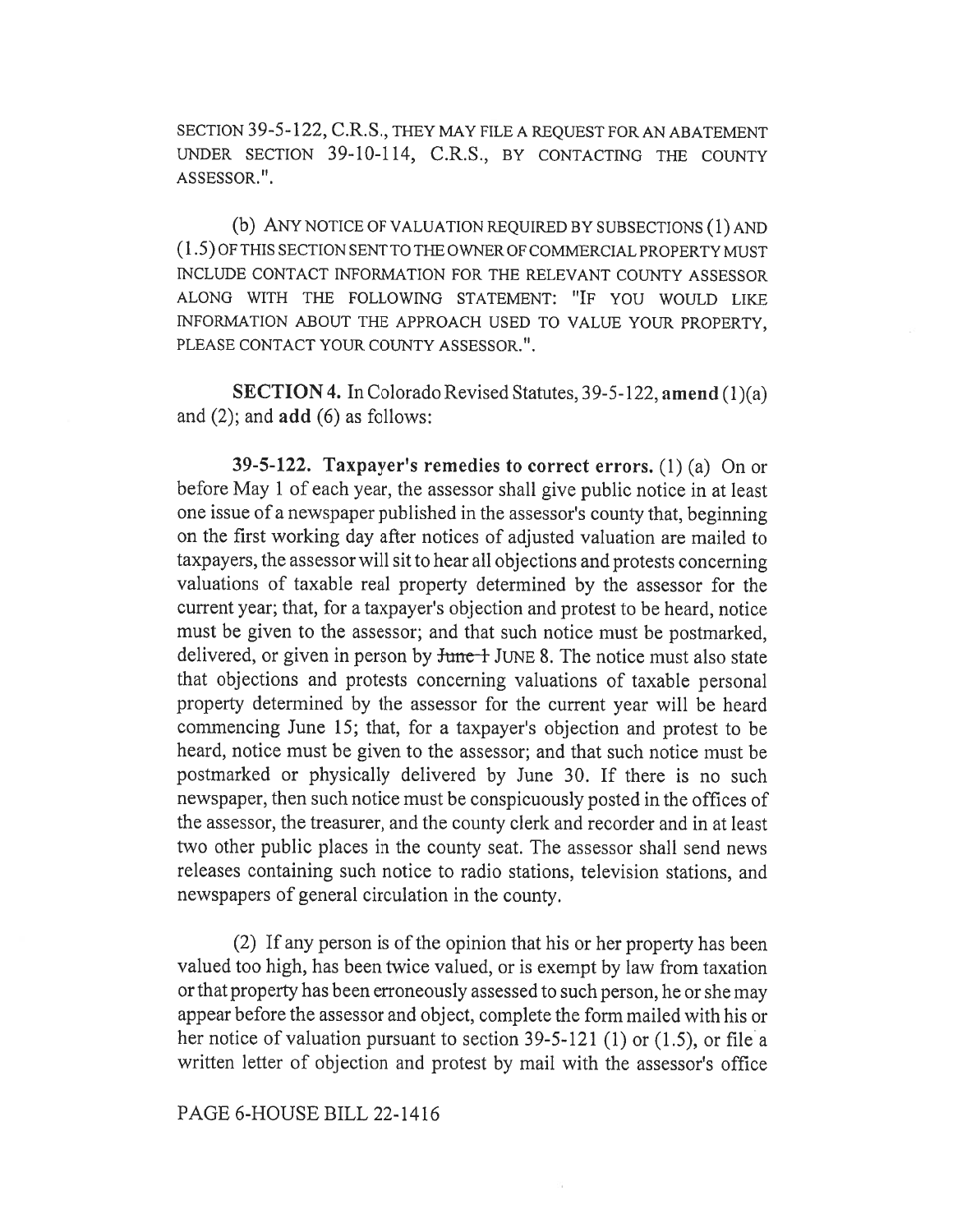before the last day specified in the notice, stating in general terms the reason for the objection and protest. Reasons for the objection and protest may include, but shall not be limited to, the installation and operation of surface equipment relating to oil and gas wells on agricultural land. Any change or adjustment of any ratio of valuation for assessment shall not constitute grounds for an objection. If the form initiating an appeal or the written letter of objection and protest is filed by mail, it shall be presumed that it was received as of the day it was postmarked. If the form initiating an appeal or the written letter of objection and protest is hand-delivered, the date it was received by the assessor shall be stamped on the form or letter. As stated in the public notice given by the assessor pursuant to subsection (1) of this section, the taxpayer's notification to the assessor of his or her objection and protest to the adjustment in valuation must be delivered, postmarked, or given in person by  $\frac{1}{2}$  JUNE 8 in the case of real property. In the case of personal property, the notice must be postmarked or physically delivered by June 30. All such forms and letters received from protesters shall be presumed to be on time unless the assessor can present evidence to show otherwise. The county shall not prescribe the written form of objection and protest to be used. The protester shall have the opportunity on the days specified in the public notice to present his or her objection in writing or protest in person and be heard, whether or not there has been a change in valuation of such property from the previous year and whether or not any change is the result of a determination by the assessor for the current year or by the state board of equalization for the previous year. If the assessor finds any valuation to be erroneous or otherwise improper, the assessor shall correct the error. If the assessor declines to change any valuation that the assessor has determined, the assessor shall state his or her reasons in writing on the form described in section 39-8-106, shall insert the information otherwise required by the form, and shall mail two copies of the completed form to the person presenting the objection and protest so denied on or before the last regular working day of the assessor in June in the case of real property and on or before July 10 in the case of personal property; except that, if a county has made an election pursuant to section 39-5-122.7 (1), the assessor shall mail the copies on or before August 15 in the case of both real and personal property.

(6) IF, DURING THE APPEAL PROCESS DESCRIBED IN THIS SECTION, THE ASSESSOR DISCOVERS ANY ERROR THAT IMPACTS THE VALUATION OF A CLASS OR SUBCLASS OF PROPERTY, THEN, PURSUANT TO SECTION 39-8-102 (1), THE ASSESSOR SHALL RECOMMEND TO THE COUNTY BOARD OF

# PAGE 7-HOUSE BILL 22-1416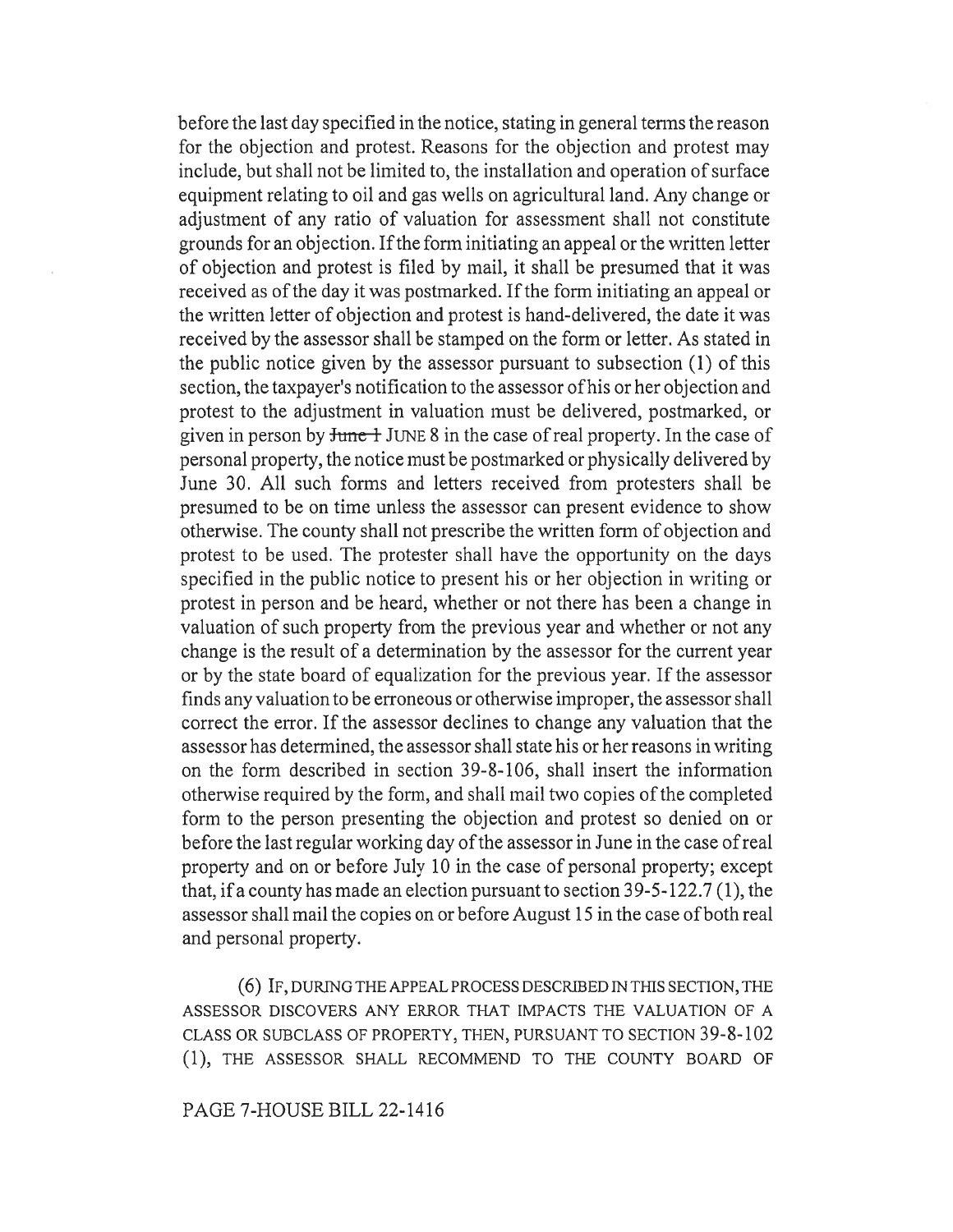EQUALIZATION AN ADJUSTMENT TO THE VALUATION OF THE CLASS OR SUBCLASS OF PROPERTY TO CORRECT THE ERROR.

SECTION 5. In Colorado Revised Statutes, 39-2-125, add (2.5) as follows:

39-2-125. Duties of the board - board of assessment appeals cash fund - creation - accelerated appeal cash fund.  $(2.5)$  (a) ALONG WITH COMPLAINTS DESCRIBED IN SUBSECTION (2) OF THIS SECTION, A TAXPAYER'S APPEAL CONCERNING THE VALUATION OF RENT-PRODUCING COMMERCIAL REAL PROPERTY PURSUANT TO SECTION 39-8-108 (1) IS ADVANCED ON THE CALENDAR AND TAKES PRECEDENCE OVER OTHER MATTERS PENDING BEFORE THE BOARD, IF:

(I) THE TAXPAYER FILES A WRITTEN LETTER OF OBJECTION AND PROTEST UNDER SECTION 39-5-122 (2) OR 39-5-122.7 (2) AND, ON OR BEFORE JULY 15 OF THE SAME CALENDAR YEAR, THE TAXPAYER PROVIDES TO THE ASSESSOR THE INFORMATION DESCRIBED IN SECTION  $39-8-107(5)(a)(I);$ 

(II) THE TAXPAYER REQUESTS THE PRIORITIZATION UNDER THIS SUBSECTION (2.5) AT THE TIME THE APPEAL IS FILED WITH THE BOARD; AND

(III) THE ASSESSOR, UPON ISSUING THE WRITTEN DETERMINATION REGARDING THE OBJECTION AND PROTEST REQUIRED BY SECTION 39-5-122 (2) OR 39-5-122.7 (2), VERIFIES THAT THE TAXPAYER HAS MET THE REQUIREMENTS OF SUBSECTIONS  $(2.5)(a)(I)$  AND  $(2.5)(a)(II)$  OF THIS SECTION.

(b) THE BOARD OF ASSESSMENT APPEALS MAY CHARGE A FEE TO A TAXPAYER WHOSE APPEAL IS ADVANCED PURSUANT TO THIS SUBSECTION (2.5). THE FEE MUST BE:

(I) BASED UPON THE BOARD OF ASSESSMENT APPEALS' ACTUAL COSTS IN ADVANCING THE TAXPAYER'S APPEAL; AND

(II) DEPOSITED IN THE ACCELERATED APPEAL CASH FUND, WHICH IS HEREBY CREATED IN THE STATE TREASURY. THE STATE TREASURER SHALL CREDIT ALL INTEREST AND INCOME DERIVED FROM THE DEPOSIT AND INVESTMENT OF MONEY IN THE FUND TO THE FUND. MONEY IN THE FUND IS CONTINUOUSLY APPROPRIATED TO THE BOARD OF ASSESSMENT APPEALS TO

## PAGE 8-HOUSE BILL 22-1416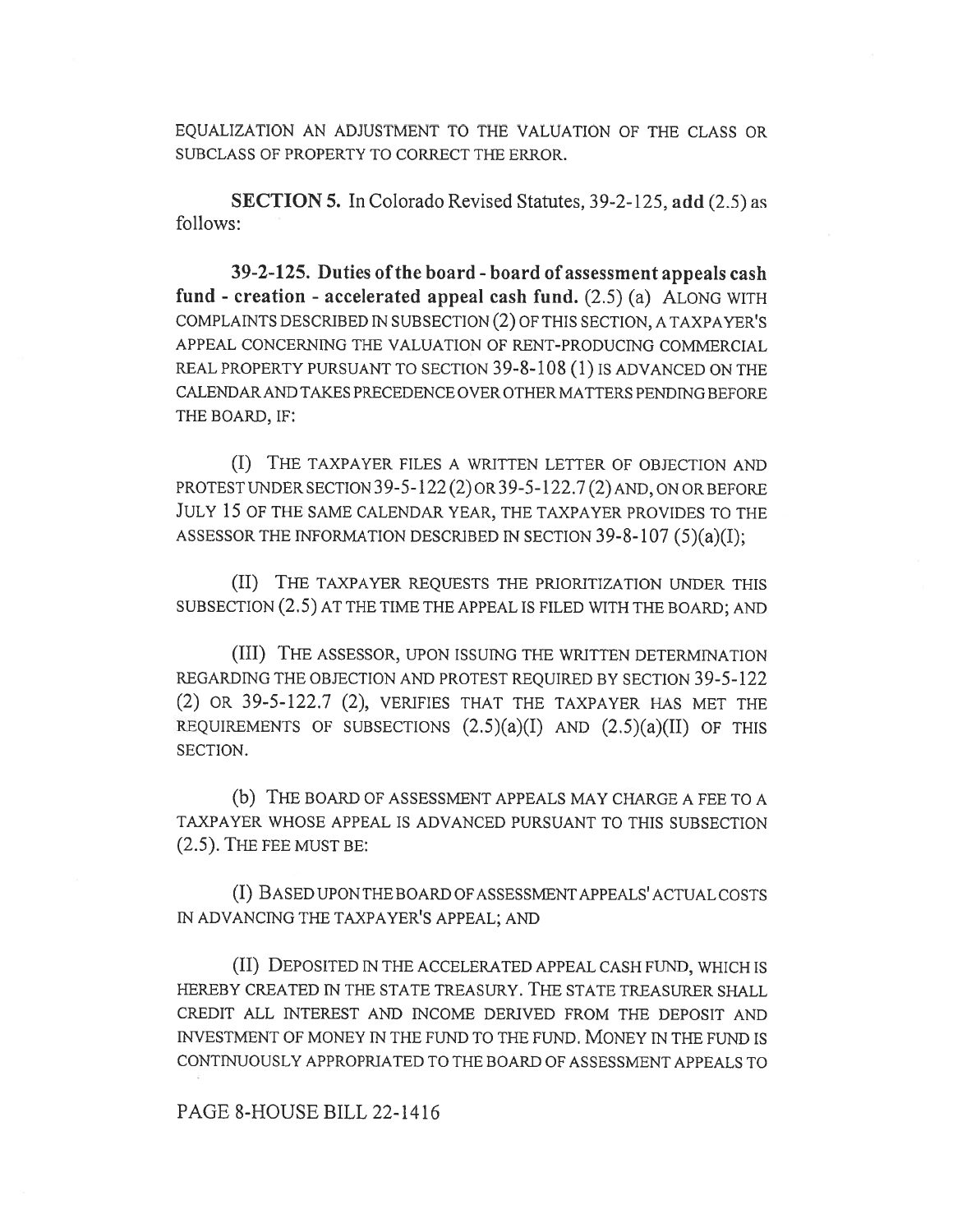DEFRAY THE COSTS ASSOCIATED WITH ADVANCING A TAXPAYER'S APPEAL.

SECTION 6. In Colorado Revised Statutes, 39-8-108, add (5)(a.5) as follows:

39-8-108. Decision - review - opportunity to submit case to arbitration. (5) In any appeal authorized by this section or by section 39-5-122, 39-5-122.7, or 39-10-114:

(a.5) THE VALUATION MAY NOT BE ADJUSTED TO A VALUE OF MORE THAN FIVE PERCENT ABOVE THE VALUATION SET BY THE COUNTY BOARD OF EQUALIZATION PURSUANT TO SECTION 39-8-107, EXCEPT AS SPECIFICALLY PERMITTED PURSUANT TO SECTION 39-5-125.

SECTION 7. Appropriation. For the 2022-23 state fiscal year, \$2,000 is appropriated to the department of local affairs for use by the board of assessment appeals. This appropriation is from the general fund. The board may use this appropriation to implement this act.

SECTION 8. Act subject to petition - effective date. This act takes effect at 12:01 a.m. on the day following the expiration of the ninety-day period after final adjournment of the general assembly; except that, if a referendum petition is filed pursuant to section 1 (3) of article V of the state constitution against this act or an item, section, or part of this act within such period, then the act, item, section, or part will not take effect unless approved by the people at the general election to be held in